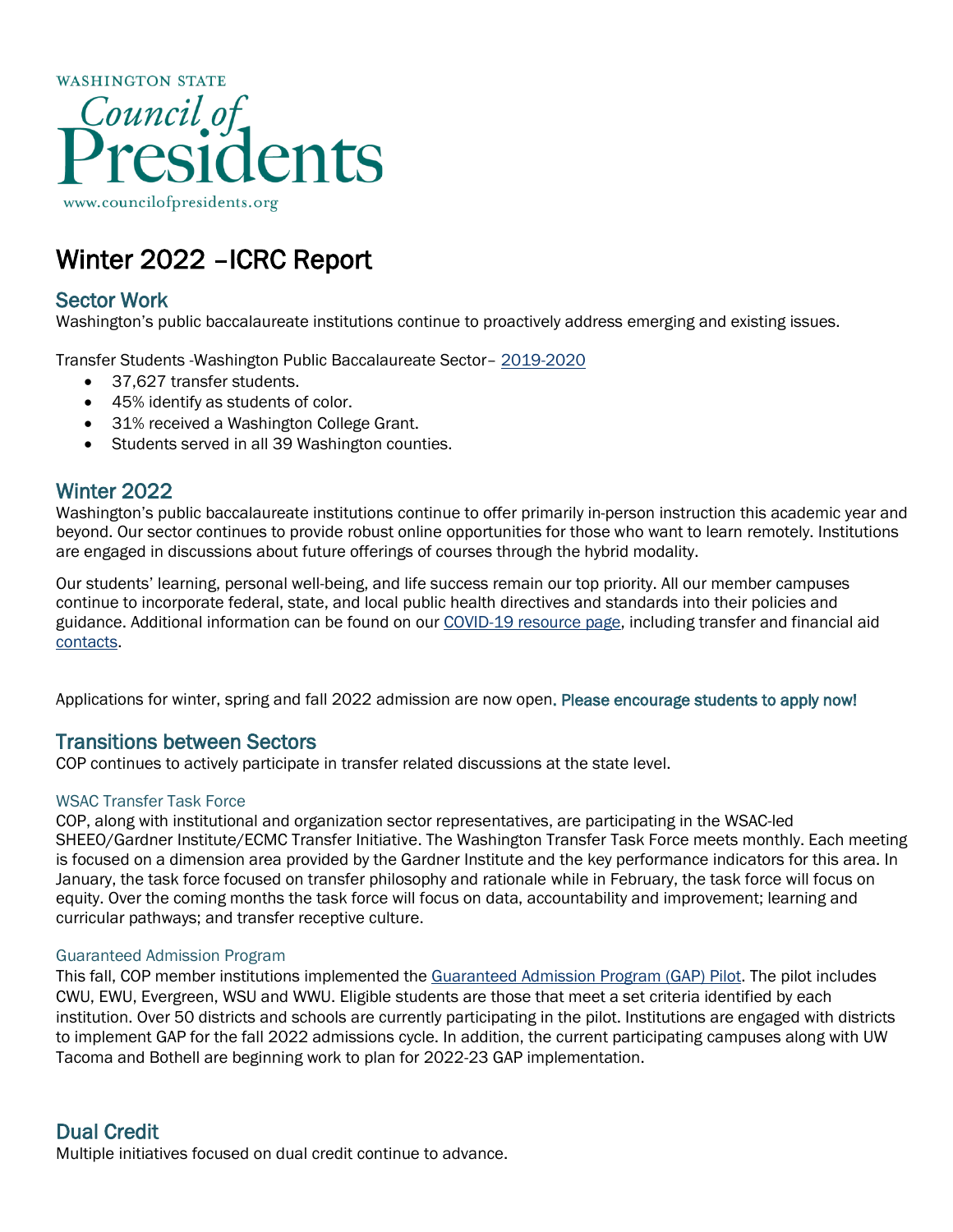#### Dual Credit Joint Events

Representatives from OSPI, WSAC, SBCTC, ICW, COP and WA Council met in January to plan for dual credit focused events for the remainder of 2022. Together, we will host a series of webinars focused on dual credit 101 between February and April. The focus is to build a foundation of understanding about dual credit in Washington and create a shared learning community. This is in direct response to requests from the field as colleges and universities and districts continue to experience staff changes. Dates will be announced soon. In the fall, we are planning to host a series of webinars that focus on a deeper dive into each of Washington's six dual credit programs. Finally, we are beginning work to plan for 2023 events.

#### WSAC Dual Credit Task Force

The WSAC-led Dual Credit Task Force submitted a final report to the Legislature in December. The report can be found [here.](https://wsac.wa.gov/sites/default/files/2021-12-Dual-Credit-Legislative-Report.pdf)

#### Dual Credit- National Engagement

COP continues to participate as an ambassador for the [College in the High School \(CiHS\) Alliance.](https://www.collegeinhighschool.org/) In addition, COP continues to participate in monthly meetings of the CHSA Peer Learning Network. Each month institution and state leaders meet to discuss dual enrollment topics. In November, the group focused on Ensuring Dual Enrollment Course Quality Through Policy followed by a focus on Expanding Access to Dual Enrollment for Students with Disabilities in December. The most recent meeting in January focused on JFF's [The Big Blur:](https://nam10.safelinks.protection.outlook.com/?url=https%3A%2F%2Flinkprotect.cudasvc.com%2Furl%3Fa%3Dhttps%253a%252f%252fwww.jff.org%252fresources%252fthe-big-blur-an-argument-for-erasing-the-boundaries-between-high-school-college-and-careers-and-creating-one-new-system-that-works-for-everyone%252f%26c%3DE%2C1%2CrBA8MKq5gvbDc9ejRI6R09AsRt7Q43w3o16gFBU3uqNoUBHx25AxWYx9WIfp6auJZtDQN5CxUK5hXE49f68Z3CYCx0wJ-R5nIpUN1EJSOf9EWs_1u3GN%26typo%3D1&data=04%7C01%7Cecuevas%40jff.org%7C8aa2e46ab4b945d0552708d9c0a42943%7C3bddf584e8d746c49804a0f3cdf0b0ca%7C0%7C0%7C637752633577975608%7CUnknown%7CTWFpbGZsb3d8eyJWIjoiMC4wLjAwMDAiLCJQIjoiV2luMzIiLCJBTiI6Ik1haWwiLCJXVCI6Mn0%3D%7C3000&sdata=NNm93T8uiJ%2BjCyMAQhAH%2B1vGe8cfnt2UjKq3PJDHARs%3D&reserved=0) An Argument for Erasing the Boundaries Between High School, College, and Careers —and Creating One New System That Works for Everyone

## New Degrees

#### New degrees implemented since the fall 2021 ICRC Meeting:

- Eastern Washington University: BA Geoscience, BS Geoscience
- University of Washington, Seattle BS Public Health-Global Health
- University of Washington, Seattle BS Real Estate
- Washington State University, Vancouver BA Chemistry
- Western Washington University: BAE Computer Science, BA Biochemistry

## Other Initiatives

Washington's public four-year college and universities continue to engage with our higher education, K-12 and state partners to share and listen with a focus on opportunities for collaboration.

#### Aim Higher Washington

COP is engaged in the [Aim Higher Washington](https://wsac.wa.gov/aim-higher) initiative, which aims to increase equity in postsecondary attainment by supporting a statewide college-going culture through early, accessible, pathway-relevant support of financial aid application (FAFSA and WASFA) completion. The most recent meeting of this group focused on training and feedback updates, legislative session and discussions about how to expand this work moving forward.

#### Mastery-Based Learning, State Board of Education

The State Board of Washington convened a [Mastery-Based Learning Work Group](https://www.sbe.wa.gov/our-work/mastery-based-learning-work-group) in 2018. The group is focused on identifying barriers to mastery-based learning and explores ways to increase student access to relevant and robust mastery-based academic pathways aligned to personal career and postsecondary goals. In October, admission directors for WWU and UW [presented](https://www.sbe.wa.gov/sites/default/files/public/documents/MasteryBasedLearningWorkGroup/October%2028%2C%202021%20-%20Mastery-Based%20Learning%20Work%20Group%20Draft%20Meeting%20Notes.pdf) on behalf of the sector to the work group along with colleagues from ICW member institutions and the SBCTC. In November, COP provided joint feedback to the recommendation around mastery transcripts (attached). We followed this work up as a sector with a meeting with leadership from the Mastery-Transcript Consortium [\(MTC\)](https://mastery.org/). We are planning to engage with MTC in 2022 to think through Washington specific issues, such as CADRs. Finally, admissions directors and registrars met with leadership from [Gibson Elk High School](https://www.issaquah.wednet.edu/gibsonekhs/) in Washington which has transitioned to mastery-based learning and mastery transcript to learn more. Finally, on [November 15](https://app.leg.wa.gov/committeeschedules/#//EDU/////year) admission directors for WWU and UW presented before the Senate Early-Learning and K-12 Committee to further discuss mastery transcripts.